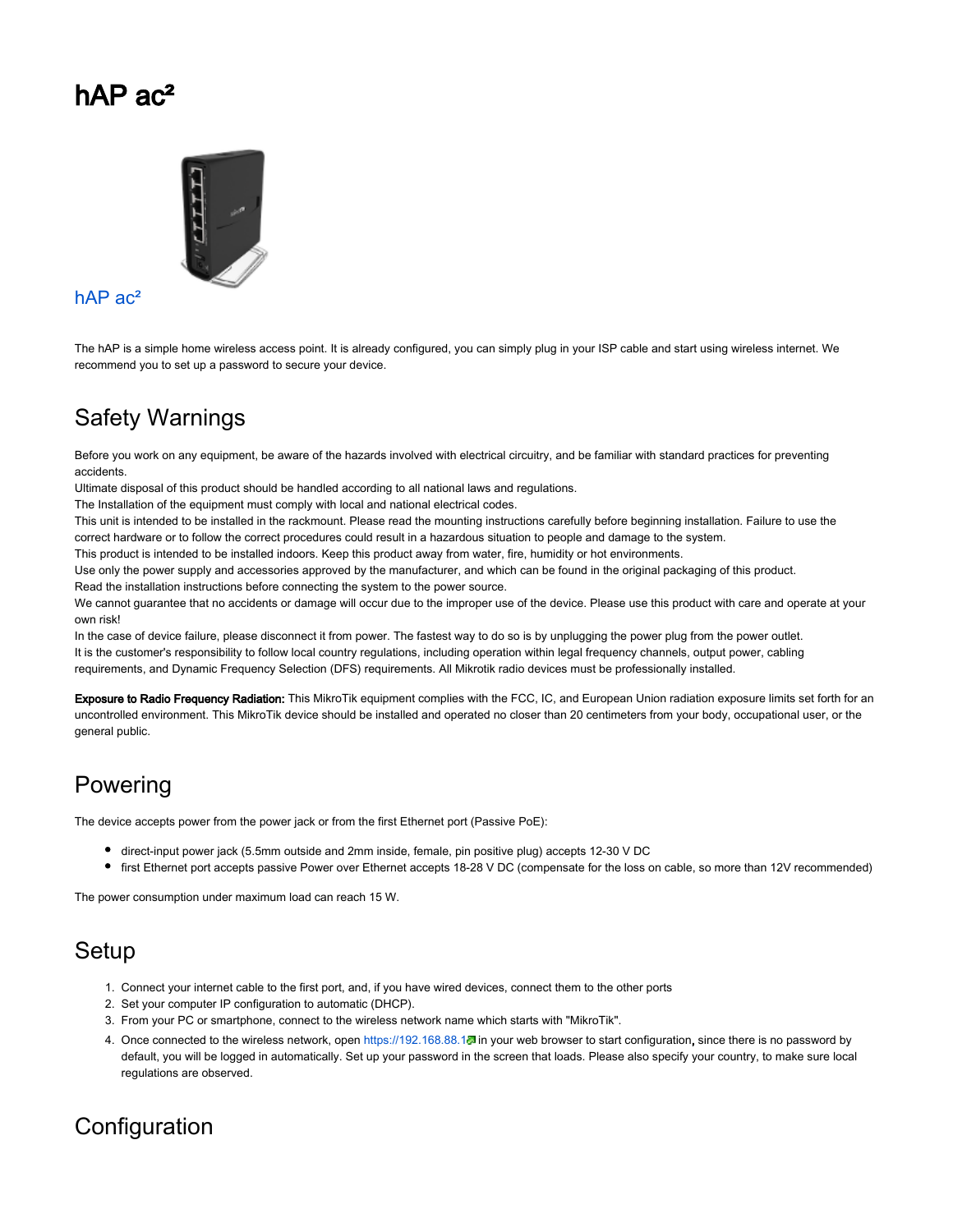We recommend clicking the "Check for updates" button and updating your RouterOS software to the latest version to ensure the best performance and stability. RouterOS includes many configuration options in addition to what is described in this document. We suggest to start here to get yourself accustomed to the possibilities: <https://mt.lv/help>. In case IP connection is not available, the Winbox tool [\(https://mt.lv/winbox\)](https://mt.lv/winbox) can be used to connect to the MAC address of the device from the LAN side (all access is blocked from the internet port by default). For recovery purposes, it is possible to boot the device from the network, see section [Buttons and jumpers.](#page-1-0)

#### Extension slots and ports

- The Ethernet ports are connected through a switch chip, can be configured individually and support automatic cross/straight cable correction (Auto MDI/X), so you can use either straight or cross-over cables for connecting to other network devices.
- The integrated wireless module which supports AP/CPE/P2P/Repeater modes.

## <span id="page-1-0"></span>Buttons and jumpers

RouterBOOT reset button has the following functions:

- Hold the button before powering on the device, and at power-up, the button will force load the backup boot loader. Continue holding the button for the other two functions of this button.
- Release the button when green LED starts flashing, to reset RouterOS configuration. To not load the backup boot loader, you can start holding the button after power is already applied.
- Release the button after LED is no longer flashing (~20 seconds) to cause the device to look for Netinstall servers (required for reinstalling RouterOS over the network).

Regardless of the above option used, the system will load the backup RouterBOOT loader if the button is pressed before power is applied to the device. Useful for RouterBOOT debugging and recovery.

## Operating system support

The device supports RouterOS software with the version number at or above what is indicated in the RouterOS menu /system resource. Other operating systems have not been tested.

To avoid pollution of the environment, please separate the device from household waste and dispose of it in a safe manner, such as in designated waste disposal sites. Familiarize yourself with the procedures for the proper transportation of the equipment to the designated disposal sites in your area.

## Federal Communication Commission Interference Statement

#### FCC ID: TV7RBD52-5ACD2ND

This equipment has been tested and found to comply with the limits for a Class B digital device, pursuant to Part 15 of the FCC Rules. These limits are designed to provide reasonable protection against harmful interference in a residential installation.

This equipment generates, uses and can radiate radio frequency energy and, if not installed and used in accordance with the instructions, may cause harmful interference to radio communications. However, there is no guarantee that interference will not occur in a particular installation. If this equipment does cause harmful interference to radio or television reception, which can be determined by turning the equipment off and on, the user is encouraged to try to correct the interference by one of the following measures:

- Reorient or relocate the receiving antenna.
- Increase the separation between the equipment and receiver.
- Connect the equipment into an outlet on a circuit different from that to which the receiver is connected.
- Consult the dealer or an experienced radio/TV technician for help.

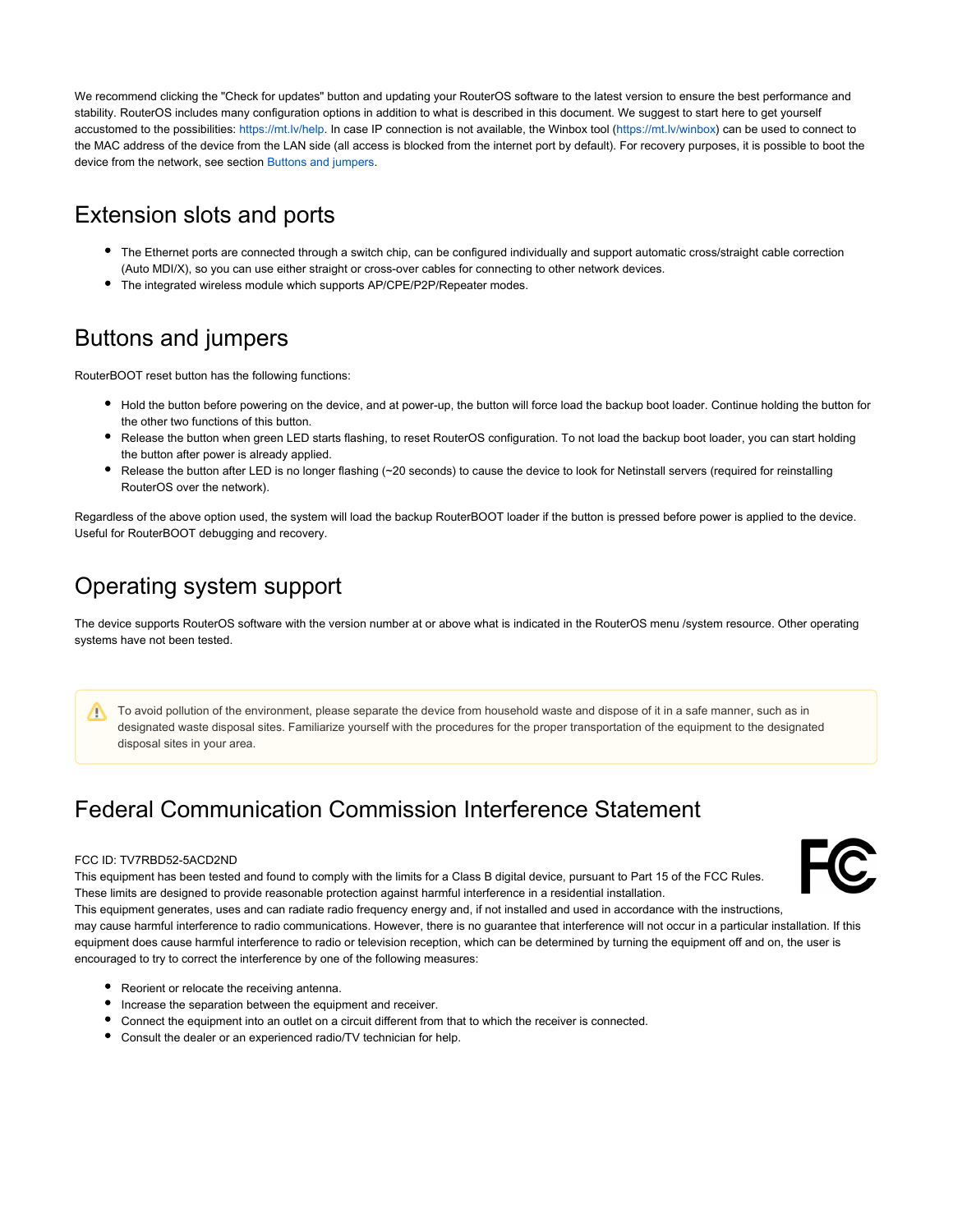FCC Caution: Any changes or modifications not expressly approved by the party responsible for compliance could void the user's authority to operate this equipment.

This device complies with Part 15 of the FCC Rules. Operation is subject to the following two conditions: (1) This device may not cause harmful interference, and (2) this device must accept any interference received, including interference that may cause undesired operation.This device and its antenna must not be co-located or operation in conjunction with any other antenna or transmitter.

IMPORTANT: Exposure to Radio Frequency Radiation. This equipment complies with the FCC RF radiation exposure limits set forth for an uncontrolled environment. This equipment should be installed and operated with a minimum distance of 20 cm between the radiator and any part of your body.

Antenna Installation. WARNING: It is installer's responsibility to ensure that when using the authorized antennas in the United States (or where FCC rules apply); only those antennas certified with the product are used. The use of any antenna other than those certified with the product is expressly forbidden in accordance to FCC rules CFR47 part 15.204. The installer should configure the output power level of antennas, according to country regulations and per antenna type. Professional installation is required of equipment with connectors to ensure compliance with health and safety issues.

#### Innovation, Science and Economic Development Canada

#### IC: 7442A-D52AC

This device complies with Industry Canada licence-exempt RSS standard(s). Operation is subject to the following two conditions: (1) this device may not cause interference, and (2) this device must accept any interference, including interference that may cause undesired operation of the device. Le présent appareil est conforme aux CNR d'Industrie Canada applicables aux appareils radio exempts de licence. L'exploitation est autorisée aux deux conditions suivantes: (1) l'appareil ne doit pas produire de brouillage, et (2) l'utilisateur de l'appareil doit accepter tout brouillage radioélectrique subi, même si le brouillage est susceptible d'en compromettre le fonctionnement.

This Class B digital apparatus complies with Canadian ICES-003.

Cet appareil numérique de la classe [B] est conforme à la norme NMB-003 du Canada.

CAN ICES-003 (B) / NMB-003 (B)

The device for operation in the band 5150–5250 MHz is only for indoor use to reduce the potential for harmful interference to co-channel mobile satellite systems.

Les dispositifs fonctionnant dans la bande de 5 150 à 5 250 MHz sont réservés uniquement pour une utilisation à l'intérieur afin de réduire les risques de brouillage préjudiciable aux systèmes de satellites mobiles utilisant les mêmes canaux.

#### IMPORTANT: Exposure to Radio Frequency Radiation.

This equipment complies with the IC radiation exposure limits set forth for an uncontrolled environment. This equipment should be installed and operated with a minimum distance of 20 cm between the radiator and any part of your body.

Cet équipement est conforme aux limites d'exposition au rayonnement IC définies pour un environnement non contrôlé. Cet équipement doit être installé et utilisé à une distance minimale de 20 cm entre le radiateur et toute partie de votre corps.

#### UKCA Marking

# UK CA

#### Eurasian Conformity Mark

| Частотный каналы                                       | Мощность передатчика |
|--------------------------------------------------------|----------------------|
| 2400-2483.5 МГц, 5150-5350 МГц, 5650-5850 МГц   ≤10 Вт |                      |

\*Доступные частотные каналы могут различаться в зависимости от модели продукта и сертификации.

Информация о дате изготовления устройства указана в конце серийного номера на его наклейке через дробь. Первая цифра означает номер года (последняя цифра года), две последующие означают номер недели.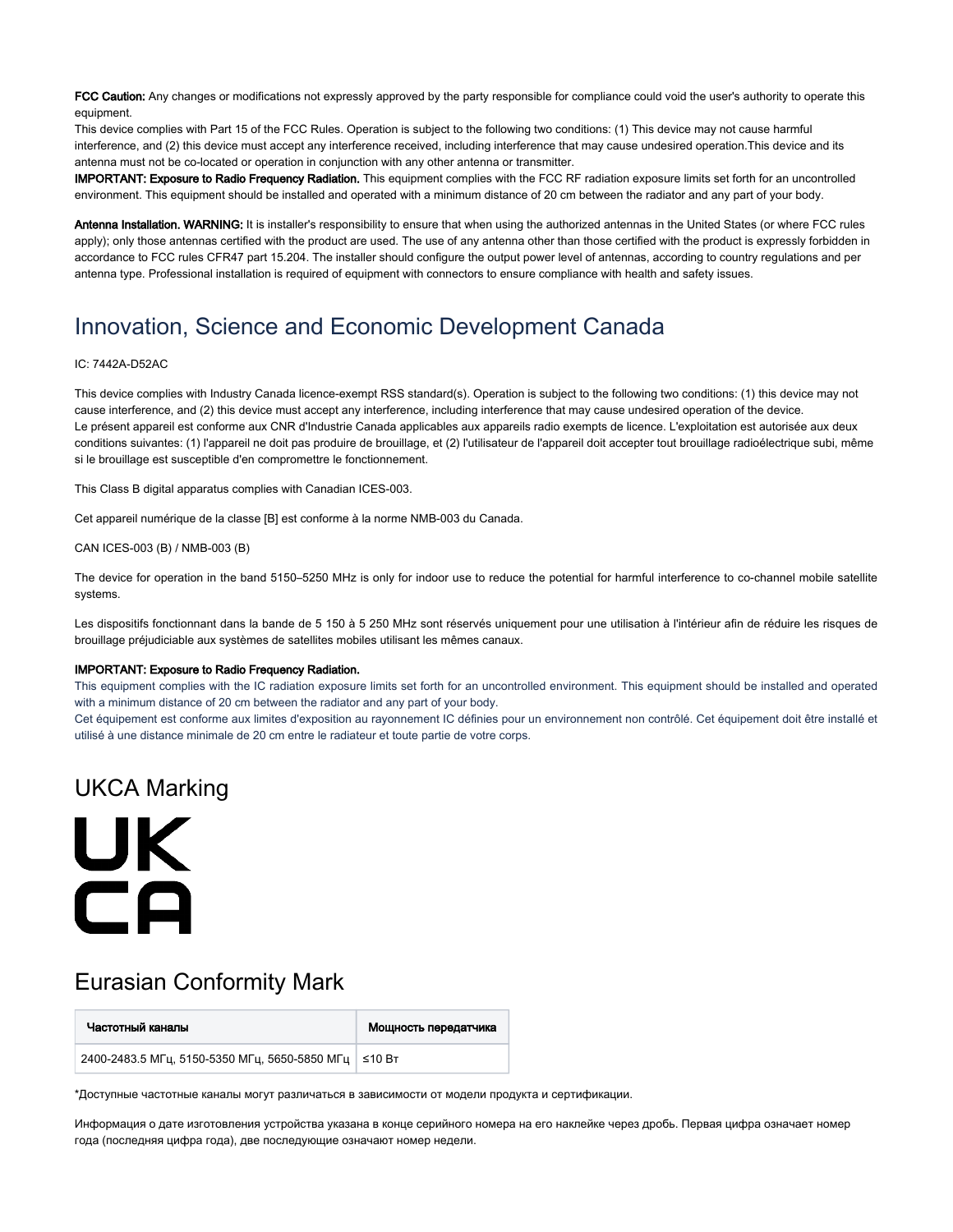Изготовитель: Mikrotikls SIA, Aizkraukles iela 23, Riga, LV-1006, Латвия, [support@mikrotik.com.](mailto:support@mikrotik.com) Сделано в Китае, Латвии или Литве. Cм. на упаковке.

Для получения подробных сведений о гарантийном обслуживании обратитесь к продавцу. Информация об импортерах продукции MikroTik в Российскую Федерацию:<https://mikrotik.com/buy/europe/russia>

Продукты MikroTik, которые поставляются в Евразийский таможенный союз, оцениваются с учетом соответствующих требований и помечены знаком EAC, как показано ниже:

#### Norma Oficial Mexicana

Rango de frecuencia (potencia de salida máxima): 2400-2483.5 MHz (30 dBm), 5725-5850 MHz (30 dBm). Los canales de frecuencia disponibles pueden variar según el modelo y la certificación del producto.

EFICIENCIA ENERGETICA CUMPLE CON LA NOM-029-ENER-2017.

La operacion de este equipo esta sujeta a las siguientes dos condiciones:

Es posible que este equipo o dispositivo no cause interferencia perjudicial y. Este equipo debe aceptar cualquier interferencia, incluyendo la que pueda causar su operacion no deseada.

Fabricante: Mikrotikls SIA, Brivibas gatve 214i, Riga, LV-1039, Latvia.

País De Origen: Letonia; Lituania; China (Republica Popular); Estados Unidos De America; Mexico.

Por favor contacte a su distribuidor local para preguntas regionales específicas. La lista de importadores se puede encontrar en nuestra página de inicio – <https://mikrotik.com/buy/latinamerica/mexico>.

## The National Commission for the State Regulation of Communications and Informatization by Ukraine

Виробник: Mikrotikls SIA, Brivibas gatve 214i Рига, Латвія, LV1039.

Робоча частота (Максимальна вихідна потужність): 2400-2483.5 МГц (20 дБм), 5150-5250 МГц (23 дБм), 5250-5350 МГц (20 дБм), 5470-5725 МГц (27 дБм).

Справжнім Mikrotikls SIA заявляє, що маршрутизатор відповідає основним вимогам та іншим відповідним положенням директиви 2014 /53/EC, а також суттєвим вимогам Технічного регламенту радіообладнання, затвердженого постановою Кабінету Міністрів України від 24 травня 2017 року № 355.

Для експлуатації в Україні необхідно отримати дозвіл на експлуатацію у порядку, затвердженому рішенням НКРЗІ від 01.11.2012 № 559, зареєстрованому в Міністерстві юстиції України 03.01.2013 за № 57/22589.

#### CE Declaration of Conformity

Manufacturer: Mikrotikls SIA, Brivibas gatve 214i Riga, Latvia, LV1039.

Hereby, Mikrotīkls SIA declares that the radio equipment type RBD52G-5HacD2HnD-TC is in compliance with Directive 2014/53/EU. The full text of the EU declaration of conformity is available at the following internet address: <https://mikrotik.com/products>

#### Frequency bands terms of use

| Frequency range (for applicable models)   Channels used   Maximum Output Power (EIRP) |           |          | Restriction                                            |
|---------------------------------------------------------------------------------------|-----------|----------|--------------------------------------------------------|
| 2400-2483.5 MHz                                                                       | $1 - 13$  | $20$ dBm | Without any restriction to use in all EU Member States |
| 5150-5250 MHz                                                                         | $26 - 48$ | 23 dBm   | Restricted to indoor use only*                         |